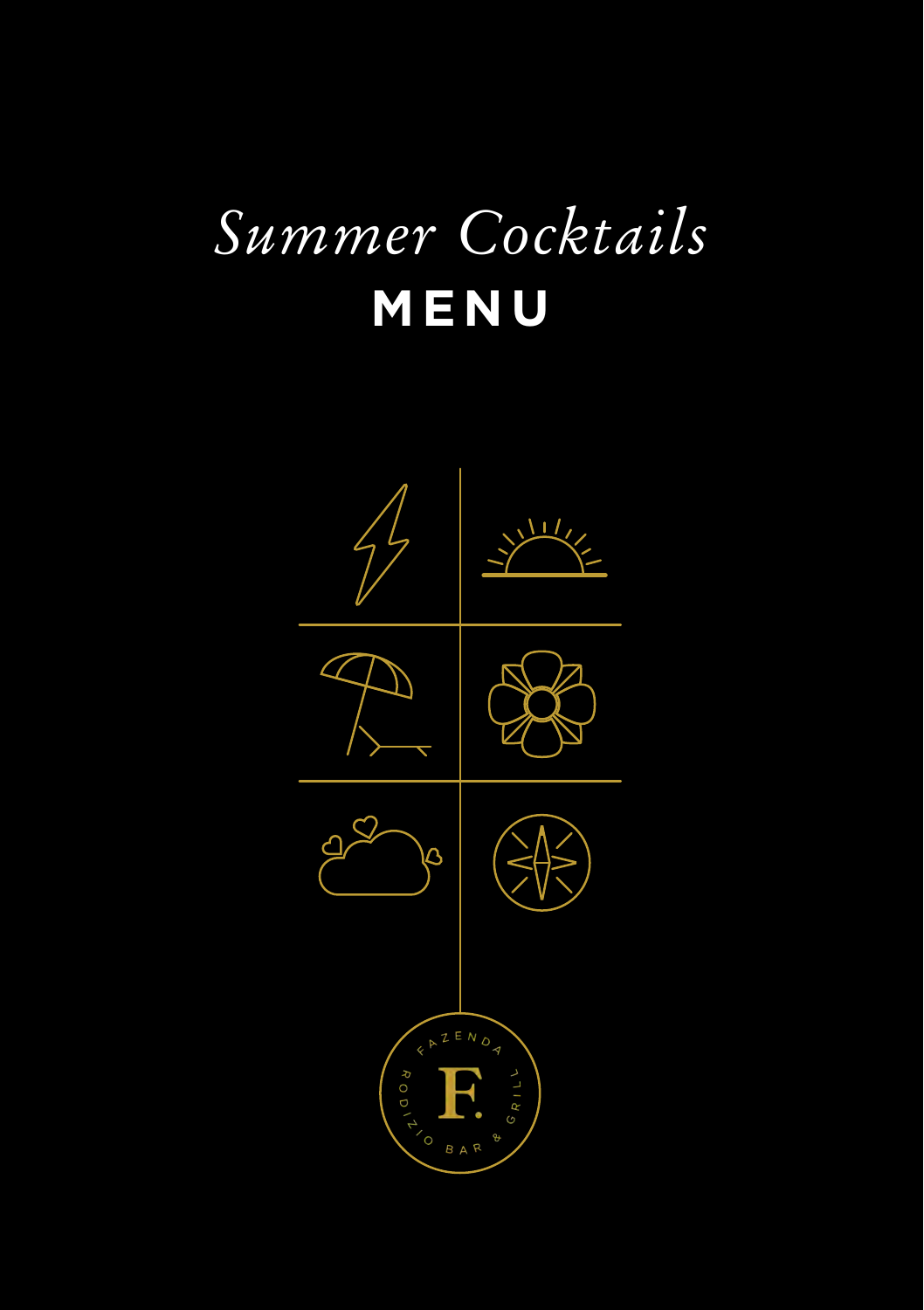

# *Tropic Thunder*

Kingston 62 White Rum, Velvet Falernum, Lychee, Lime, Watermelon

*Paying homage to the exotic flavours of the tropics. Refreshing, playful and smooth in equal measure.*

**10.4**

Curated by *Yaya* BIRMINGHAM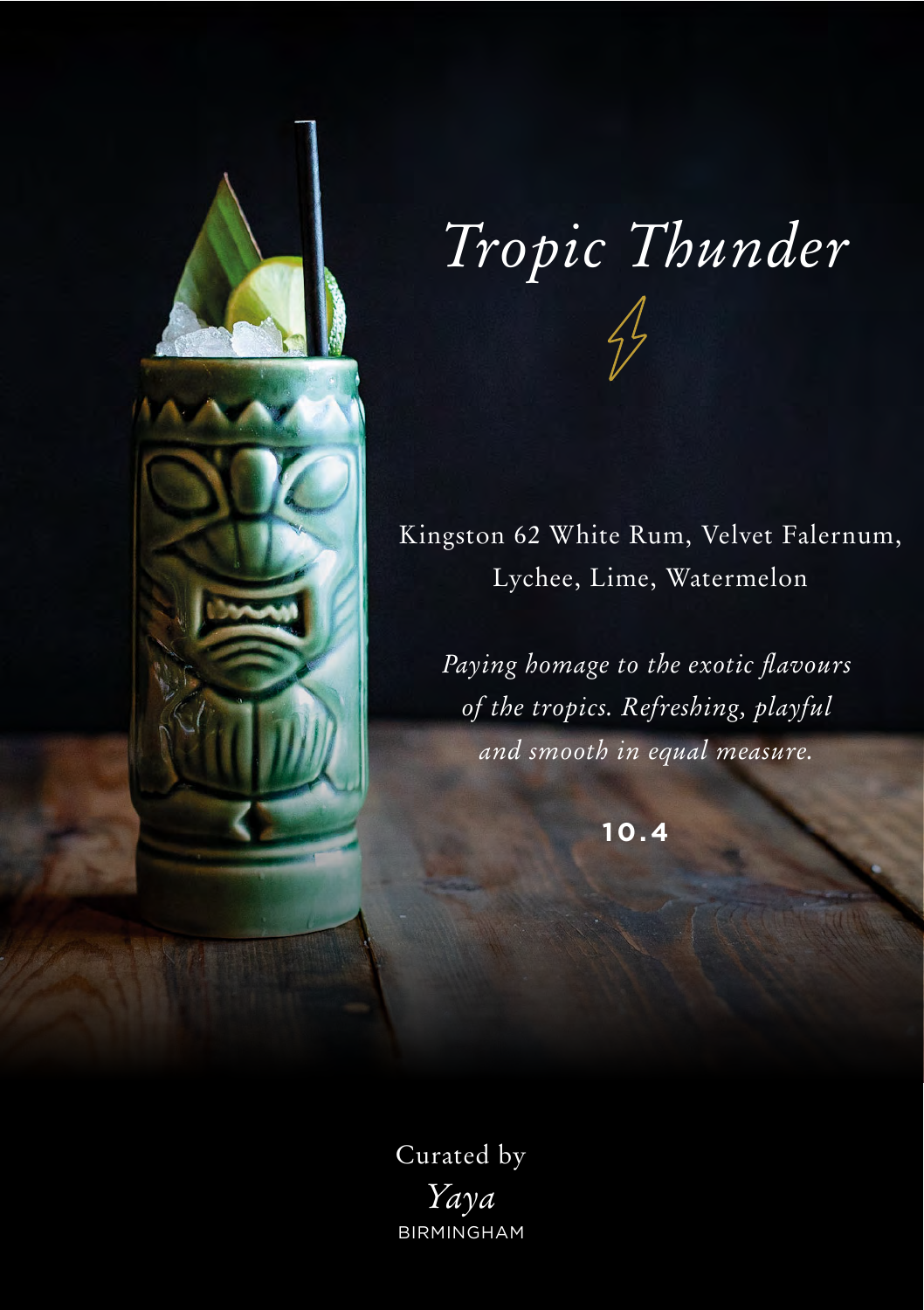## *Amazonian Sunset*



Canaïma Gin, Passoa, Cactus Fig Liqueur, Mango, Lime, Pink Peppercorn

*Inspired by the plenteous botanical wonders of the Amazon and unique in flavour. Capturing the essence of Amazonian spirit, quite literally.* 

**10.8**

Curated by *Callan* LEEDS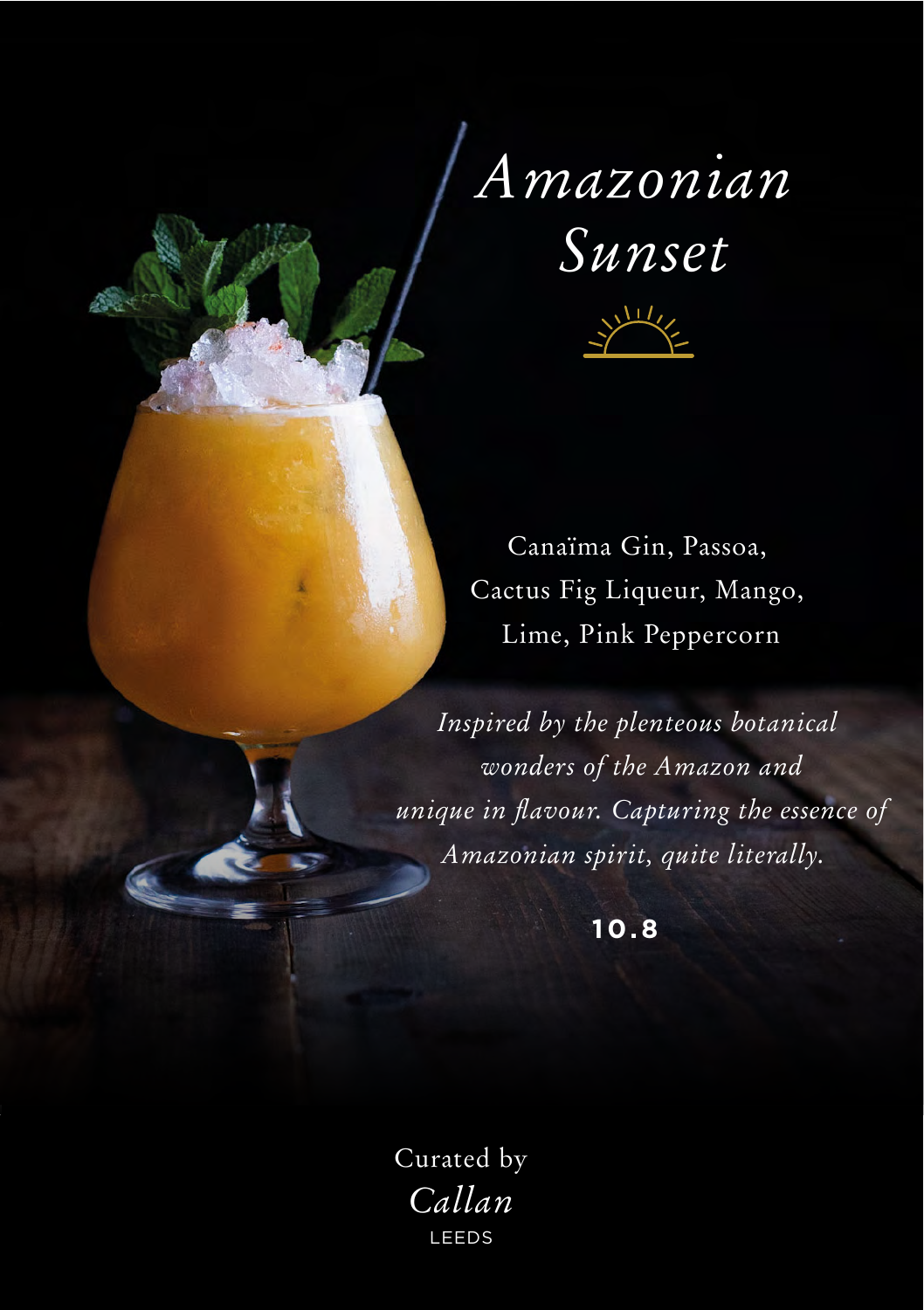

*Beachberry*



Saliza Amaretto, Cranberry, Strawberry, Grapefruit Tonic

*A refreshing long cocktail with an eye-catching berry colour. The perfect blend of British summer fruits and notes of marzipan, lengthened with grapefruit tonic water.* 

**10.6**

Curated by *Ryan* LIVERPOOL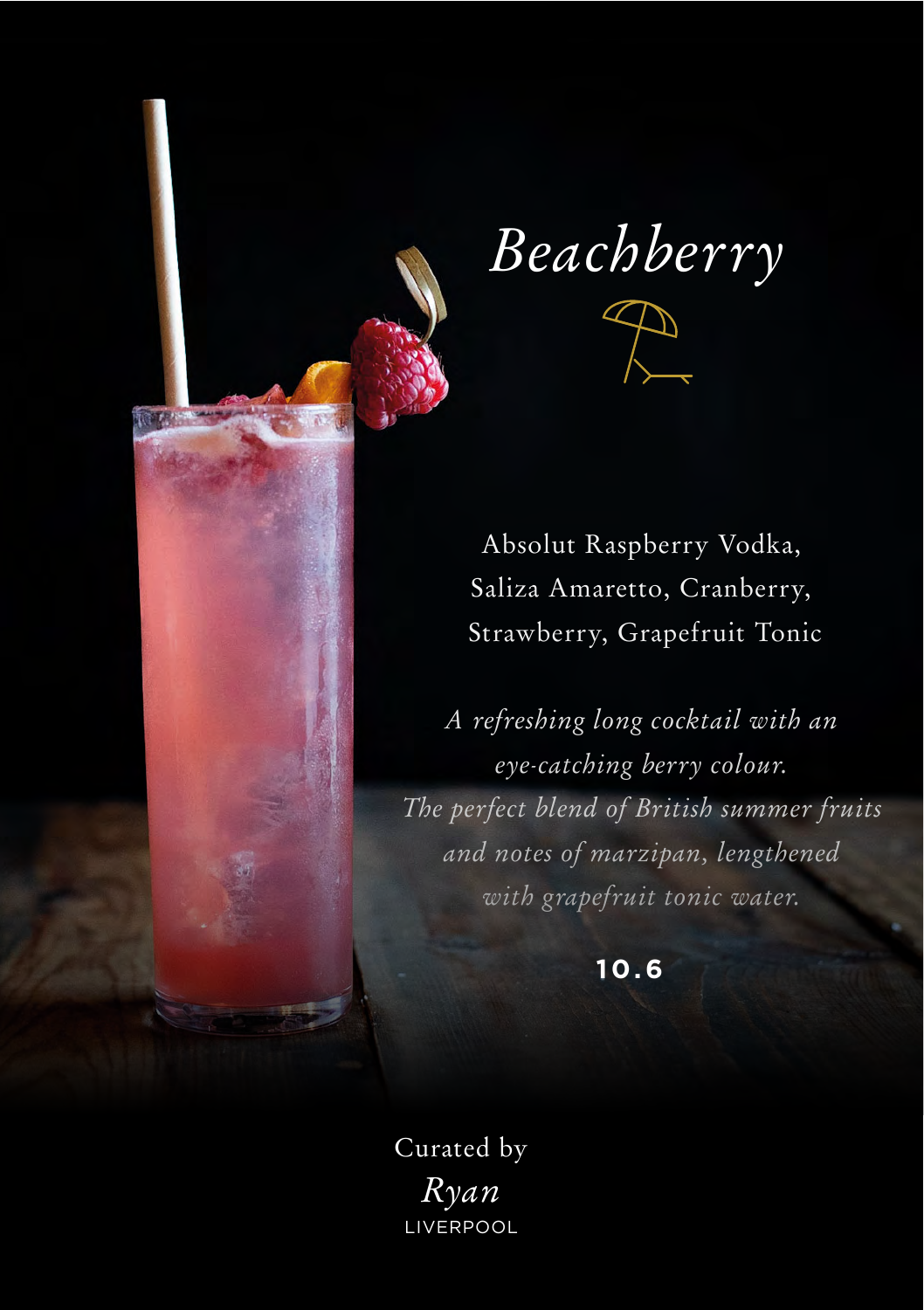

Finlandia Vodka, Seival Sparkling Wine, Butterfly Pea Tea, Peach Bitters

*An experiential cocktail with colour, flowers and magic. Pour the Butterfly Pea Tea syrup and watch as this drink blooms to life.*

**10.2**

Curated by *Milda* EDINBURGH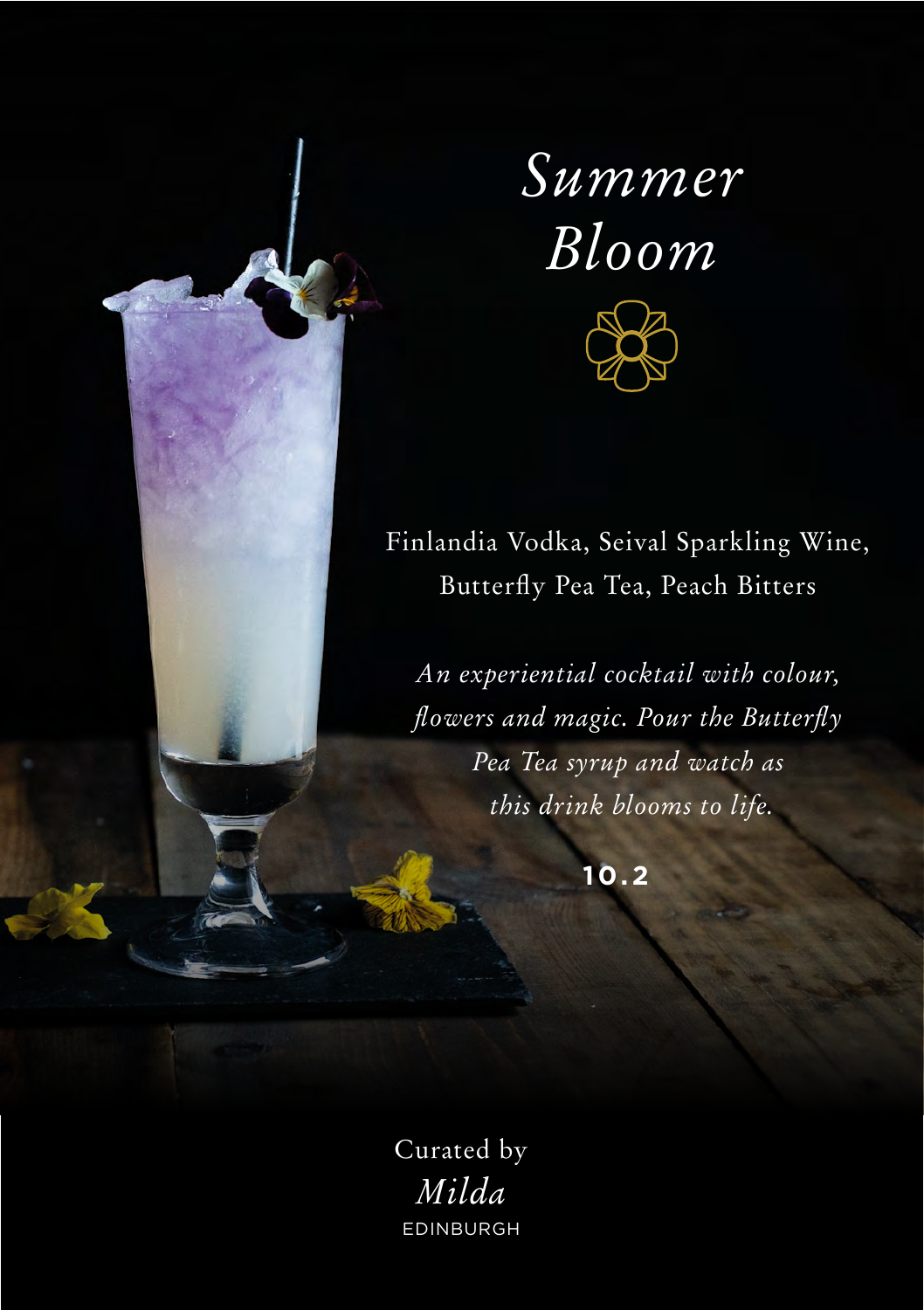*Kiss a Cloud*  $\circ$ 

Kyrö Pink Gin, Rhubarb Gin, Makrut Lime, Apple, Citrus Foam

*Boasting colours of summer with the texture of a cloud, this delightful curation delivers sweet notes on the palate with elegant simplicity.*

**10.8**

Curated by *Joshua* **MANCHESTER**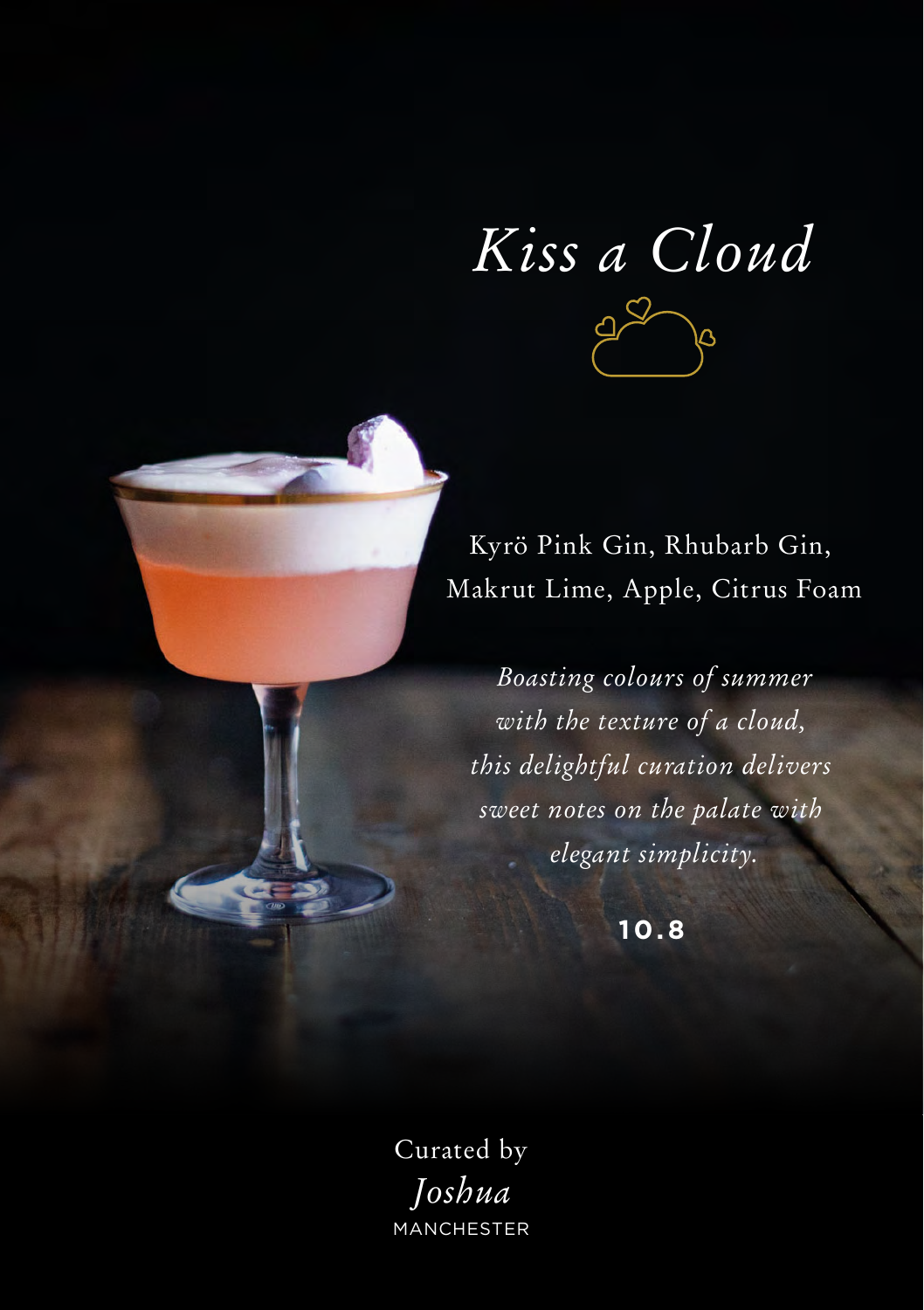

## *Açaí Adventure*



Açaí berry juice, fresh lime, raspberry, fresh mint, pomegranate, soda water

*Celebrating South America's native Açaí berry, this twist on a virgin mojito offers flavour with freshness.* 

**4.6**

Curated by *Bernardo* MANCHESTER